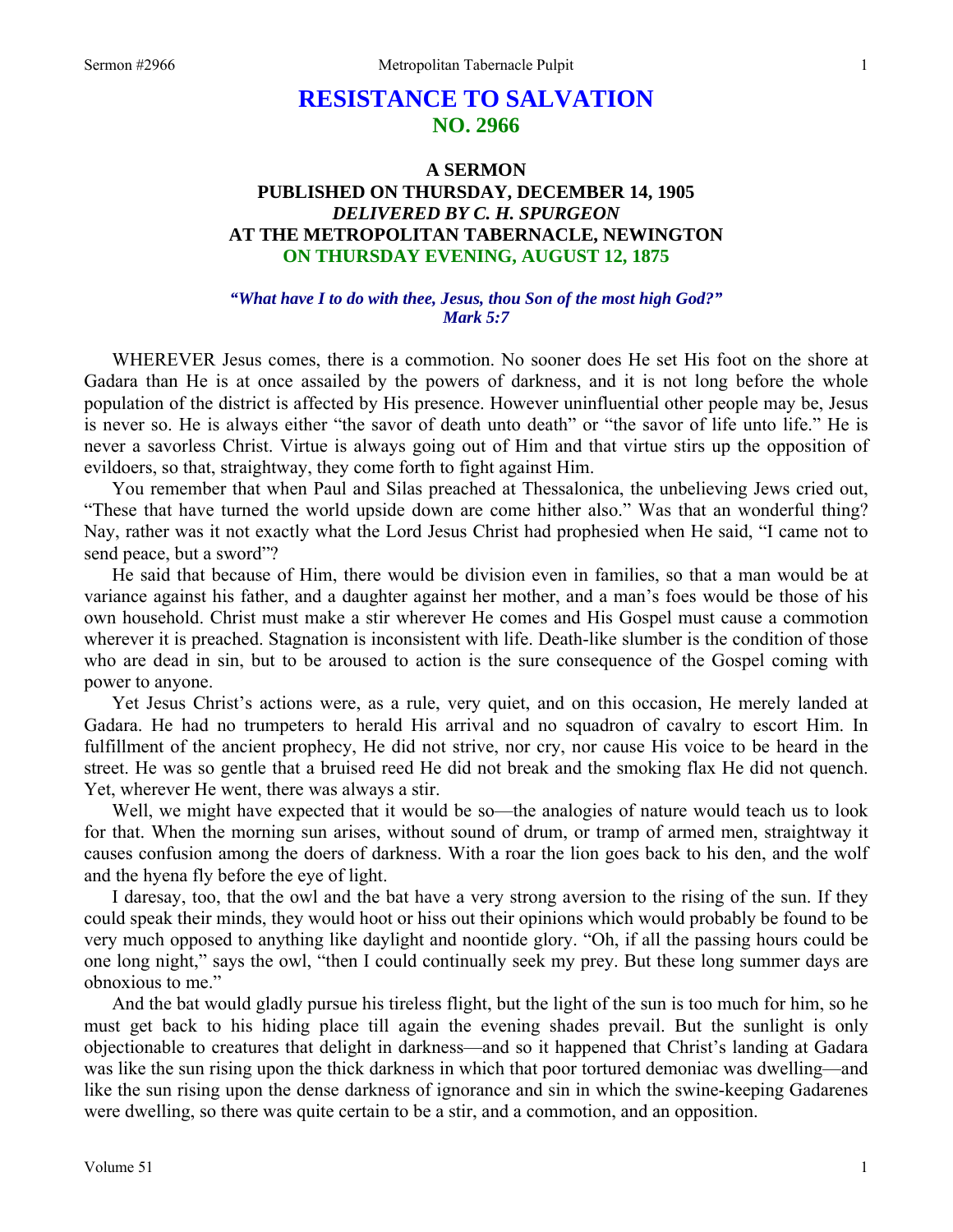I trust that the Lord Jesus Christ will be with us here in the preaching of His Gospel. And if so, there will be a stir here. And if some opposition should be aroused, we shall not wonder at it. And if others should find their opposition to the truth disarmed by the power and grace of the Holy Spirit, we shall not marvel at that, for it is God's wont thus to overcome His adversaries.

**I.** The first point that I shall speak upon in connection with the demoniac's question is this—THE DEVIL DREADS ALL CONTACT WITH CHRIST, for he moved the poor man to cry out, with a loud voice, "What have I to do with thee, Jesus, thou Son of the most high God?"

 The devil dreads all contact with Christ and he does so because, first, *Christ's nature is so contrary to his own*. "Can two walk together, except they be agreed?" And these two, so far from being agreed, are absolutely opposed to each other in every respect. There is a very ancient warfare between them—a warfare which, as far as this world is concerned, was proclaimed in the garden of Eden when God said to the serpent, "I will put enmity between thee and the woman, and between thy seed and her seed; it shall bruise thy head, and thou shalt bruise his heel."

 Christ loves light, Satan loves darkness. Christ works life, Satan works death. Christ is love, Satan is hate. Christ is goodness, Satan is evil. Christ is truth, Satan is falsehood. Christ is God and Satan labors to supplant God—to set himself up for an antichrist, exalting himself above all that is called God. It is not possible that those two should dwell together in the same universe without coming to hand-to-hand conflicts continually. They are as much opposed to each other as water is to fire and therefore Satan cannot endure the presence of the Lord Jesus Christ.

 Moreover, in the next place, *Satan is well aware that the mission of our Lord Jesus Christ in this world is not for his good*. He has no share in Christ's incarnation, nor in His atoning sacrifice. This is one of the wonderful results of the election of grace. Those persons who stumble at the election of some men rather than others, ought equally to stumble at the fact that Christ did not redeem the fallen angels, but only fallen men—for why God chose to save men and not to save angels, who among us can tell?

 The only answer I know to that question is this, "Even so, Father, for so it seemed good in thy sight." It appears to me to be an instance of pure sovereignty, in harmony with the Lord's own declaration, "I will have mercy on whom I will have mercy, and I will have compassion on whom I will have compassion."

 Paul tells us that Christ took not up angels, but He took up the seed of Abraham. He passed by the seraph, when he had fallen into sin. He passed by that mighty spirit, Satan, when he had fallen—and took up men. One naturally thinks that if any ruin should be restored, it should be the choicest of buildings, and that if any fallen being is to be restored, it should be the one with the most colossal intellect that God ever made—but it was not so. The great and mighty angels were passed by and we, who are but worms of the dust, were looked upon with eyes of favor and love. And Satan, knowing this, and being jealous of the love which lights upon men, cannot endure the presence of Christ.

 Moreover, Satan knows that not only is there nothing for his good in the mission of Christ, but *he understands that the whole drift of Christ's mission is against him*. "For this purpose the Son of God was manifested, that he might destroy the works of the devil." What horrible work the devil has already done in the world!

 Behold how the garden of Eden is withered, and blighted, and turned into a desert. See the fertile earth bringing forth thorns and thistles, and see man, who was made in the image of God, reduced to the position of a toiling sinner, earning his bread by the sweat of his face. See war, and famine, and pestilence, and all kinds of evil and woe thickly spread over the whole earth. And remember that all this has come as the result of that one disobedience into which man was led by the temptation of the evil one.

 But the Evil One has little room to glory in the mischief that he has wrought, for Christ has come to undo it. He has come to lift man up, and in His own person, He has lifted him up and made him to "have dominion over the fish of the sea, and over the fowl of the air, and over the cattle, and over all the earth."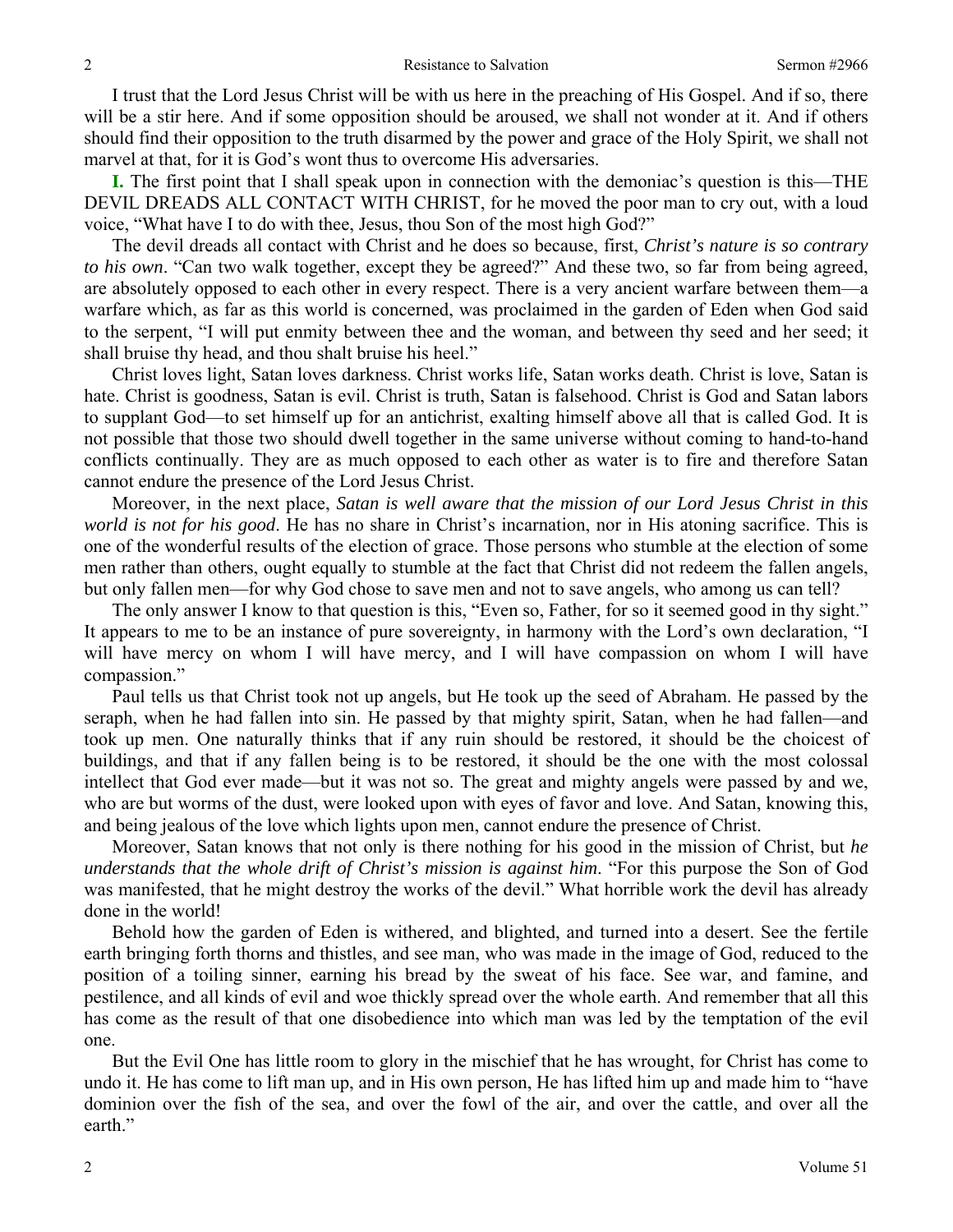#### Sermon 2966 Sermon 2966 Sermon 2966 Sermon 2966 Sermon 2966 Sermon 2966 Sermon 2966 Sermon 2966 Sermon 2008 Se

 In the person of the second Adam, the Lord from heaven, man is lifted up from all the sin into which he fell through the first Adam. And as to this poor world itself, sin-blighted as it now is, it travails in anticipation of the new birth which yet awaits it. And the day shall yet dawn when new heavens and a new earth shall prove how completely Christ has cancelled the curse and made the earth fragrant with blessings. It is for this reason that Satan hates the presence of Christ, because Christ is to destroy his evil work and therefore he dreads that Christ should come near to him.

 The whole wish of this particular legion of devils was concentrated into the one request that they might be let alone—*and Satan wishes to be let alone*—to be suffered to work his evil will and to do whatever he pleases. He did not, at that time, want to come into conflict with Christ. He did not wish that Christ should be assailed, nor did he have any hope that Christ might be caused to suffer any sort of defeat—he was too craven to aspire to any such thing as that.

 That had been his dream, in earlier days, when he had met Him in the wildness, but now he only asked to be let alone—just to be allowed to skulk off, and hide away, and keep himself out of Christ's notice. That is very much what the devil wants nowadays, when Christ's power is manifestly working in His church.

 In past times, the devil has moved his minions to say, "We will overthrow the Gospel. With sword, and stake, and rack, and dungeon we will destroy the people of God." But when the Lord has, in His gracious providence, given peace to the persecuted, and by His Spirit has given power to the preaching of the Gospel, then the devil whines out that he only wants to be let alone. Just let him alone and all things will go on comfortably and pleasantly. He would have a kind of truce proclaimed between himself and Christ—he wants a little respite and desires to be let alone.

 One reason for this is that *he knows his own powerlessness in the presence of Christ*. In the presence of man, Satan is great, and strong, and crafty. But in the presence of the Christ of God, he shrinks into utter insignificance. He knows that he cannot resist even a word from Christ's lips, or a glance from His eyes, so he says, "What have I to do with thee, Jesus, thou Son of the most high God?"

 The question appears as if Satan pleaded with Christ not to put forth His power—not to touch him, but just to let him alone as too insignificant to be noticed. Such is the craft of Satan, that he will whine like a whipped cur and crouch at the great Master's feet, and look up to His face, and entreat to be let alone, for he knows well enough the power of the Son of God.

 On a later occasion, one of Satan's imps said, "Jesus I know," and there was such power in that name that the evil spirit added, "and Paul I know." Paul was only a humble servant of the Lord Jesus Christ, yet the devil knew him and linked his name with his Master's. Yes, the name of Jesus has wondrous power over all the hosts of hell. So, brethren, let us not be discomfited nor dismayed by all the armies of Satan, but let us with holy courage, contend against all the powers of evil, for we shall be more than conquerors over them through Jesus Christ our Lord and Savior.

 Satan also fears the presence of Christ *because he dreads the doom which awaits him*. Those fallen spirits at Gadara were afraid that they were about to begin to endure the dismal fate which, certainly, will be theirs by and by. There will come a day when the arch-traitor and all the multitudes of fallen spirits whom he dragged down with him from heaven shall have to appear before the judgment seat of Christ.

 The saints of God will take part in that judgment, for Paul wrote to the Corinthians, "Know ye not that we shall judge angels?" And then the devil shall receive his final sentence and be forever banished to hell. There he will be bound, no more to wander through dry places, seeking rest, and finding none no more to tempt and beguile the sons of men by putting on the garb of an angel of light—no more to intrude into the assemblies where the sons of God come before the Lord—no more to dare to accuse the brethren—no more to be able to molest the children of God and disturb their devotions—no more to be able to lay traps for the ensnaring of the feet of God's elect—no more to dress out his antichrists and to work with his puppets, the Pope of Rome and the false prophet, Mohammed—no longer able to beguile the multitude and lead them astray—no longer able to go through Christ's fields by night and to sow his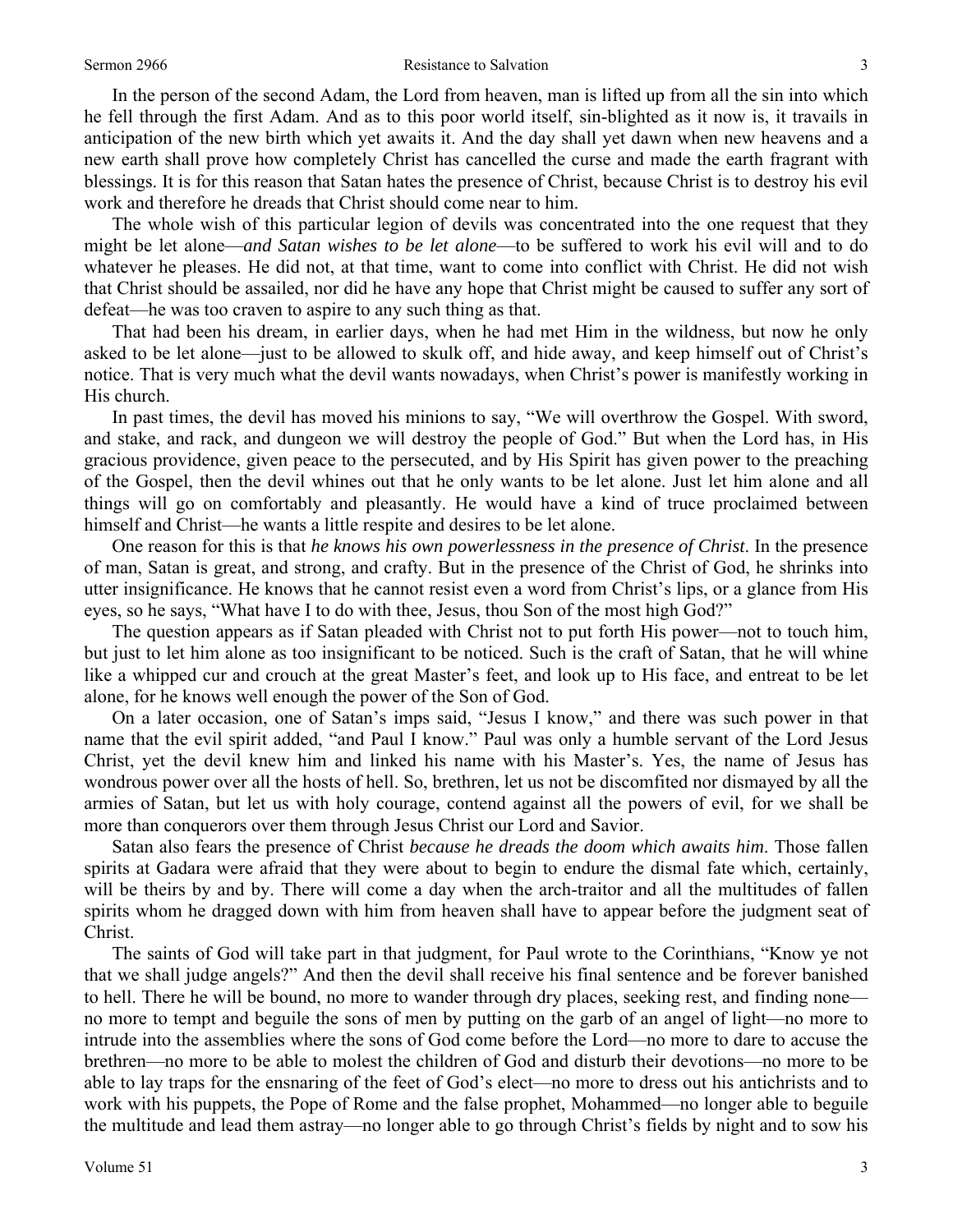tares in the midst of the good wheat—but kept in prison, forever bound in chains, to continue as an eternal and awful evidence of the wrath of God against transgression.

 It is no wonder that, in anticipation of his ultimate fate in hell, the very shadow of the Lord Jesus, as it falls upon him, makes him tremble. And although he cannot repent and cannot turn from the evil in which his heart indulges, yet is he cowed as he feels how awful goodness is and how majestic is the supremacy of Christ over all who oppose His almighty will. It is for this reason that Satan so dreads to have Christ come near to him, that he says, "What have I to do with thee, Jesus, thou Son of the most high God? I implore thee by God, that thou torment me not."

**II.** There will, perhaps, be more practical teaching in the second part of my subject which is this— WHEN SATAN GETS MEN INTO HIS POWER, HE LEADS THEM ALSO TO OPPOSE THE COMING OF CHRIST TO THEM.

 When they submit to Satan's sway, they cry out, in various ways, "What have we to do with thee, Jesus, thou Son of the most high God?" I wonder whether there are any now in this house who are saying that in their hearts, if not with their voices. They do not oppose Christ actively, they do not persecute His followers, they would let everybody do and think just what he pleases, but they do not want religion for themselves, and above all, they do not want the religion of Jesus Christ. All they want is to be let alone, and the reasons for that desire—which, perhaps, they would not state in words, but which are really in their hearts—are such as I will try to set before you.

 First, *conscience is feared by them*. They have not quite lost all knowledge of right and wrong, and sometimes, Mr. Conscience, though drugged with Satanic opiates and very hoarse with the cold that he has taken in this sinful world, does cry out at such a rate that they cannot sleep at night and they cannot feel comfortable by day. So they say to themselves, "If we begin to think of Jesus and His Gospel, this conscience of ours will grow more troublesome still, and we shall not have any peace or enjoyment at all. Even now, we cannot indulge in our cups and our merry dances as we used to do. And we cannot go with our former jolly companions. If our conscience should once become thoroughly alive and active, it would follow us at our heels like a dog and we should not know how to get away from it. We do not want to have that state of things—we just want to be let alone."

 So they carefully avoid attending a place of worship where there is likely to be anything to trouble and alarm their conscience. They do not object to go to a sort of Sunday music hall, or to a place where there is very fine oratorical preaching, where they can get an intellectual treat. But they do not want Jesus Christ and His Gospel. They try to keep clear of preaching that is plain and outspoken against sin, and if, perchance, they happen to hear a sermon which might come home to their conscience, they are all the while planning how they can keep out of its way.

 They even think how applicable it may be to other people, but they avoid, as much as ever they can, any idea that it is applicable to themselves, for they do not want conscience to the disturbed. They say, "Hush, conscience, hush. Lie still and slumber. Do not cry out at such a rate—we shall get all right by and by, and no doubt everything will be squared up at the last. But for the present, keep quiet, conscience, and do not trouble me, for I do not want to think."

 There are some men who seem as if they would not mind six months imprisonment if, thereby, they could escape six months thinking about their character and their state before God. May the Holy Spirit graciously save all of us from getting into that terrible condition! That is one reason why men cry out, as this demoniac did, "What have I to do with thee, Jesus, thou Son of the most high God?"—because conscience is feared by them.

 Then, next, *change is dreaded by them.* They are content to remain as they are. In certain stages of a sinner's life, he feels as if he does not want to be anything but just what he is. He has succeeded in business, he is merry of heart, he is enjoying himself. No doubt there is a worm at the root of all his selfsatisfaction, but he does not want to think about that worm. The tree looks all right—why do you want to interfere with it? The apple is beautiful, look at its fair rosy cheeks—suppose there is a maggot in the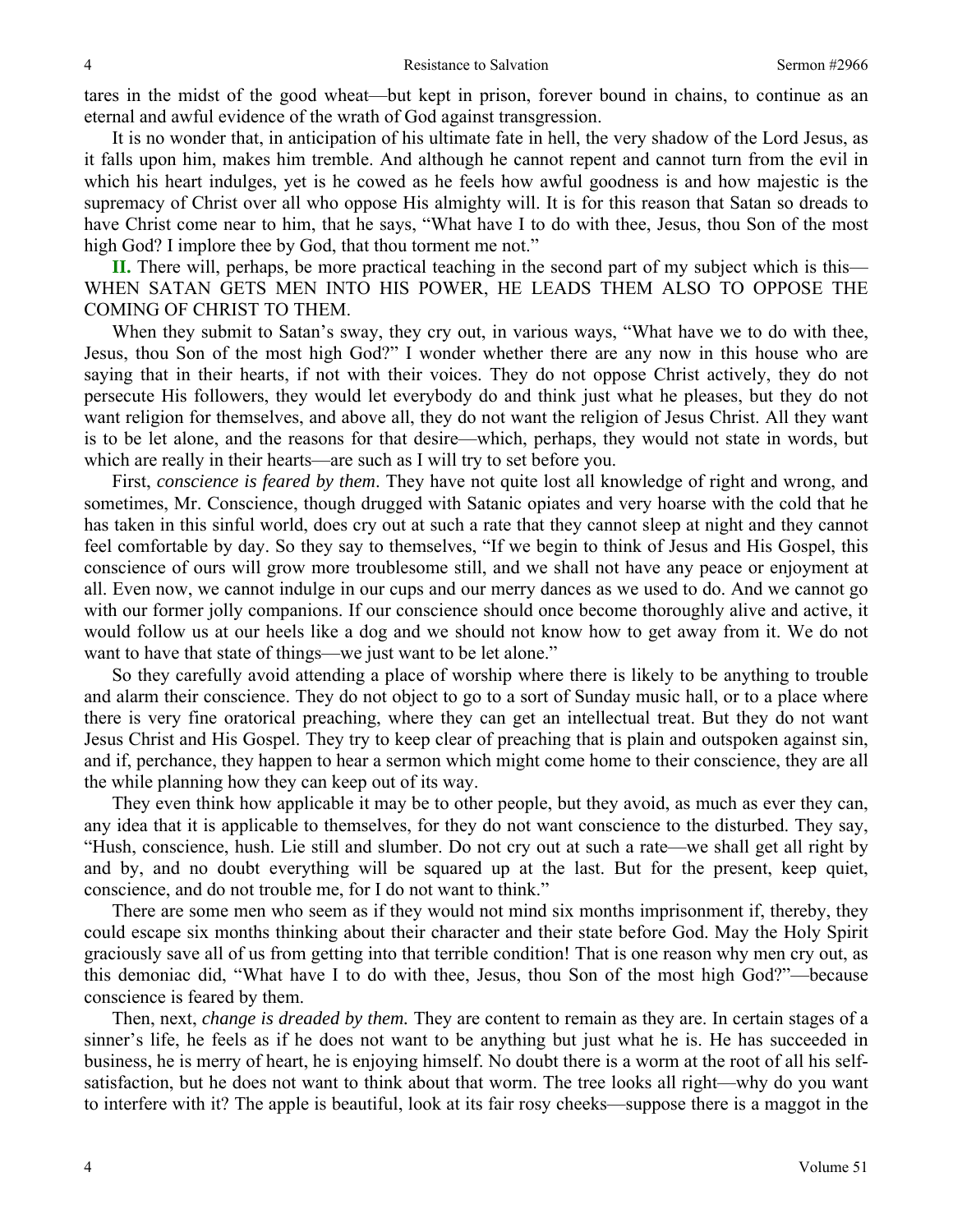very core that will destroy it—why do you not let us look at the apple as long as we can be pleased with it?

 People who talk like that have built a very pretty house, but it is all cardboard—nothing more. But then, see how nicely it is painted and how very beautiful it looks! It is true that the first storm that arises will destroy it, but possibly, there will not come a storm just yet, so why not let us be easy while we can? There are, alas! many of those easy-going souls.

 I pity the man who never has any troubles. I believe that there are some people who never will have the heartache till they have known what it is to be hungry almost to starvation. It was so with that poor prodigal—he never thought of going back to his father till, "he would fain have filled his belly with the husks that the swine did eat: but no man gave unto him."

 Poverty, sickness, bereavement, and sorrow of heart are often God's angels that come to smite men on the side and wake them up, as the angel awoke sleeping Peter and delivered him from prison, whence he was to have been led forth to die on the morrow. Some of you ought to thank God that He does not let you have a very easy or merry time. He does not let you settle on your lees, but keeps on emptying you from vessel to vessel.

 The reason for this is that He has designs of love for you and He means that you never should rest till you rest in Him. But it is often because of the pride which comes of fullness of bread and the fatness of heart which grows out of worldly prosperity that many a man says to the Lord Jesus Christ, "What have I to do with thee, Jesus, thou Son of the most high God?"

 And then, if you try to probe such people a little deeper, and begin to talk to them about death and judgment, they probably turn upon you with great indignation, for *they claim the right to be let alone*. "Surely," say they, "this is a free country, so we ought to be let alone and not to interfered with." You will hear them say, concerning a certain preacher, "Why does not that man preach his own religion and let other people alone?"

 Perhaps one of them says, "I liked that sermon very well, on the whole, but I did not like that part of it in which the minister attacked such and such an error, as he called it. Why cannot he let other people alone?" Yes, that is the old cry, "Let us alone! Let us alone!" If you will only let the devil alone, the devil will let you alone—but if you once attack him, he will be certain to attack you.

 But just think for a moment what this foolish sinner claims—he claims the right to live in blindness! You who can see must not tell him that he is blind. If you do so, he says you are infringing his rights. He says that he has a right to lie in prison, if he chooses to do so. And if you come and hammer at the door, or shout to him through the iron bars that there has come One who can let loose the captives, he complains that you are disturbing him.

 Here is a man on the verge of destruction, asleep on the edge of a precipice. If you wake him, he tells you that he has a right to sleep there if he likes, and that he does not want you to rouse him in that rough way and talk to him about his imminent danger. Here is another man lying down on the railway track and the engine and train are coming along that line. If you try to move him, he says that he has a right to lie there if he likes. What is it to you if the engine goes right over his body and cuts him in pieces?

 You cry to him, "Madman, escape for your life! The engine will be on you directly." If he does get up, he abuses you and says, "Mind your own business. You go your way and let me alone." That is the style in which sinners talk when they claim the right to be let alone, but everybody who has any sense knows that such talk is the language of a fool, for a man has not the right to be damned, he has not the right to destroy himself eternally.

 Our law very properly withholds from a man the right to commit suicide—if he be caught in the act of attempting to take his own life, he is punishable as a criminal. The act of suicide is a grave offense against the laws of God and man, and no man has the right to damn his own soul and so to commit spiritual suicide.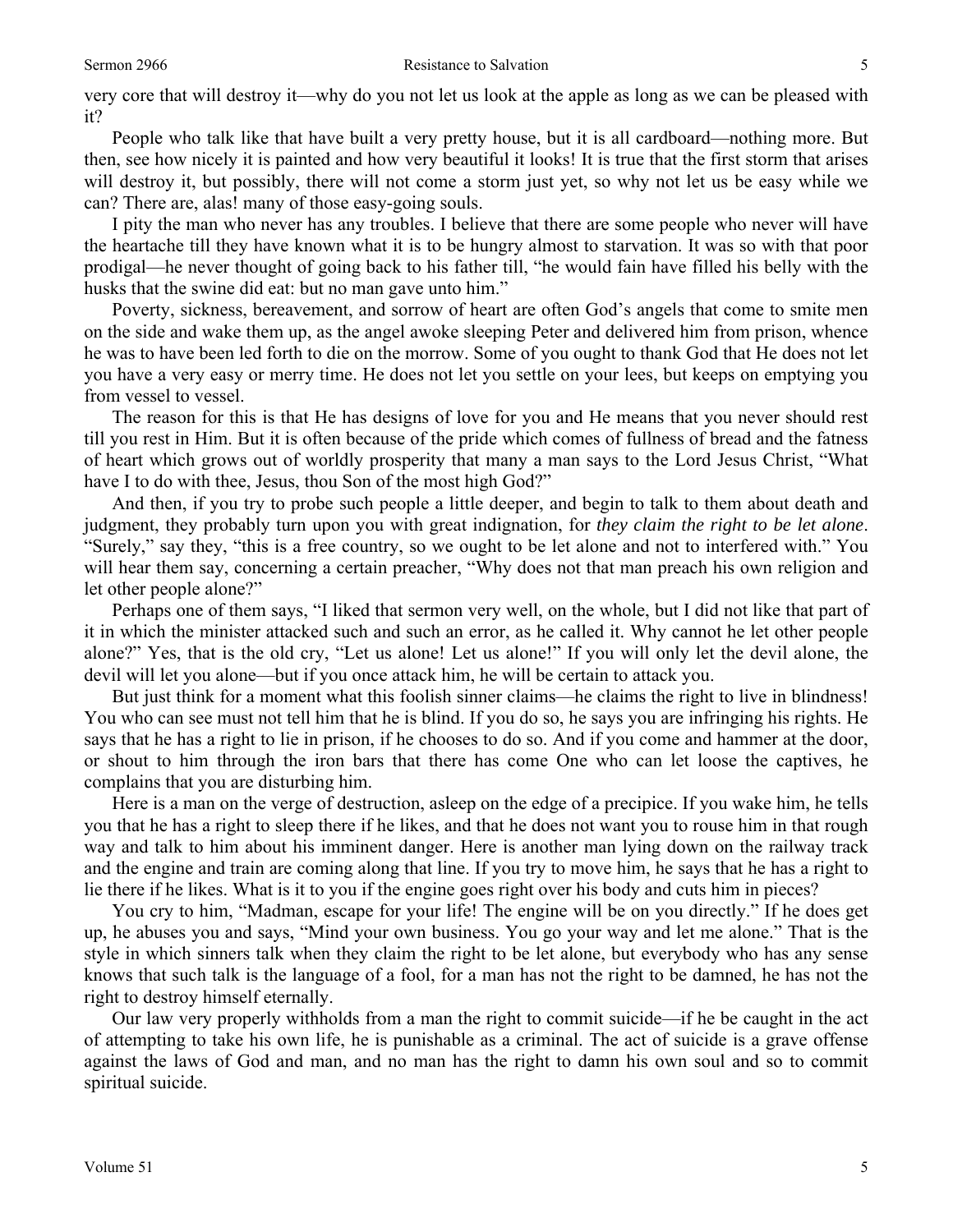So we still mean to interfere, by God's help, with such a foolish and wicked man—and cry to him to escape from the wrath to come, and in doing so, we are only obeying the highest instinct of nature—and the law of love, which is the law of God.

 What a blessing it is, dear friends, that although some of us were once of that way of thinking, our Lord Jesus Christ would not let us alone! We were sheep away on the mountains and we did not want the good Shepherd, but He came after us. And even when we saw Him coming, we wandered further and further away from Him, yet He would not let us wander away from Him altogether. He followed us in all our devious tracks, and at last He found us, and laid us on His shoulders, rejoicing—and carried us back to the fold where He still watches over us.

 Once again, some of these people, who entreat Christ to let them alone, *do so because they fear that He will torment them*. The demoniac at Gadara said to Christ, "I adjure thee by God, that thou torment me not." Many people seem to think that it is a very sorrowful thing to be a Christian, that believers in Christ are a miserable, unhappy lot of folk who never enjoy themselves.

Well, I must admit that I do know some little communities of people, who reckon themselves the very pick of Christians and who meet together on a Sunday to have a comfortable groan together, but I do not think that the bulk of us who worship in this place could be truthfully charged with anything like that.

 We serve a happy God and we believe in a joyous Gospel—and the love of Christ in our hearts has made us anticipate many of the joys of heaven even while we are here on earth. "The peace of God, which passeth all understanding," keeps our hearts and minds through Christ Jesus. And "the joy of the Lord is our strength."

 Perhaps if we were to let the ungodly know more about this joy and peace, they would throw down the weapons of their rebellion and say, "We did not know that the religion of Jesus Christ was so blessed as this. We did not know that there was such music as this in the great Father's house. We did not know that there was a fatted calf waiting to be killed for us and that the whole household would begin to be merry over us. Now that we know what joy there is, we will enter and go no more out forever."

 O beloved friends, if you have never believed that there is joy in coming near to God through Jesus Christ His Son, believe it now. May the Holy Spirit graciously draw you to Him, so that you may no longer ask, "What have I to do with thee, Jesus, thou Son of the most high God?"

**III.** Now I turn to the third part of the subject. We have seen what the devil's views concerning Christ's presence are and how he makes sinners share those views. Now, thirdly, I want to show you that SANE MEN MAY TAKE THE DEMONIAC'S QUESTION AND ANSWER IT. "What have I to do with thee, Jesus, thou Son of the most high God?"

 First, *what have I, whoever I may be, inevitably to do with thee?* This is a question which concerns every person here. Suppose, my dear hearer, that you are a stranger to these things of which I have been speaking and that you only came in here tonight by what you call, "chance," I beg you to give me your earnest attention. For, whether you believe in Jesus Christ or not, you cannot escape from having some connection with Him, because, first of all, He has come into the world to save sinners and that good news has been made known to you. And everyone who hears that Gospel message and refuses to believe it, is responsible to God for that rejection.

 Remember how the Lord Jesus Christ said, concerning those cities in which His mighty works had been wrought, that it would be more tolerable for Sodom and Gomorrah in the day of judgment than it would be for Capernaum and Bethsaida where He had so often been. Christ has been near to you and you have heard His Gospel, which many poor heathens have not heard.

 Now that you have heard the Gospel—the Gospel of the atoning sacrifice of Christ—His blood will cry out against you, as the blood of Abel cried out against Cain, if it is not applied to you to cleanse you from sin. You cannot escape from the Lord Jesus Christ. You are caught in the meshes of the great net which He has cast over all those who have heard the Gospel. "He that believeth not is condemned already, because he hath not believed in the name of the only begotten Son of God. And this is the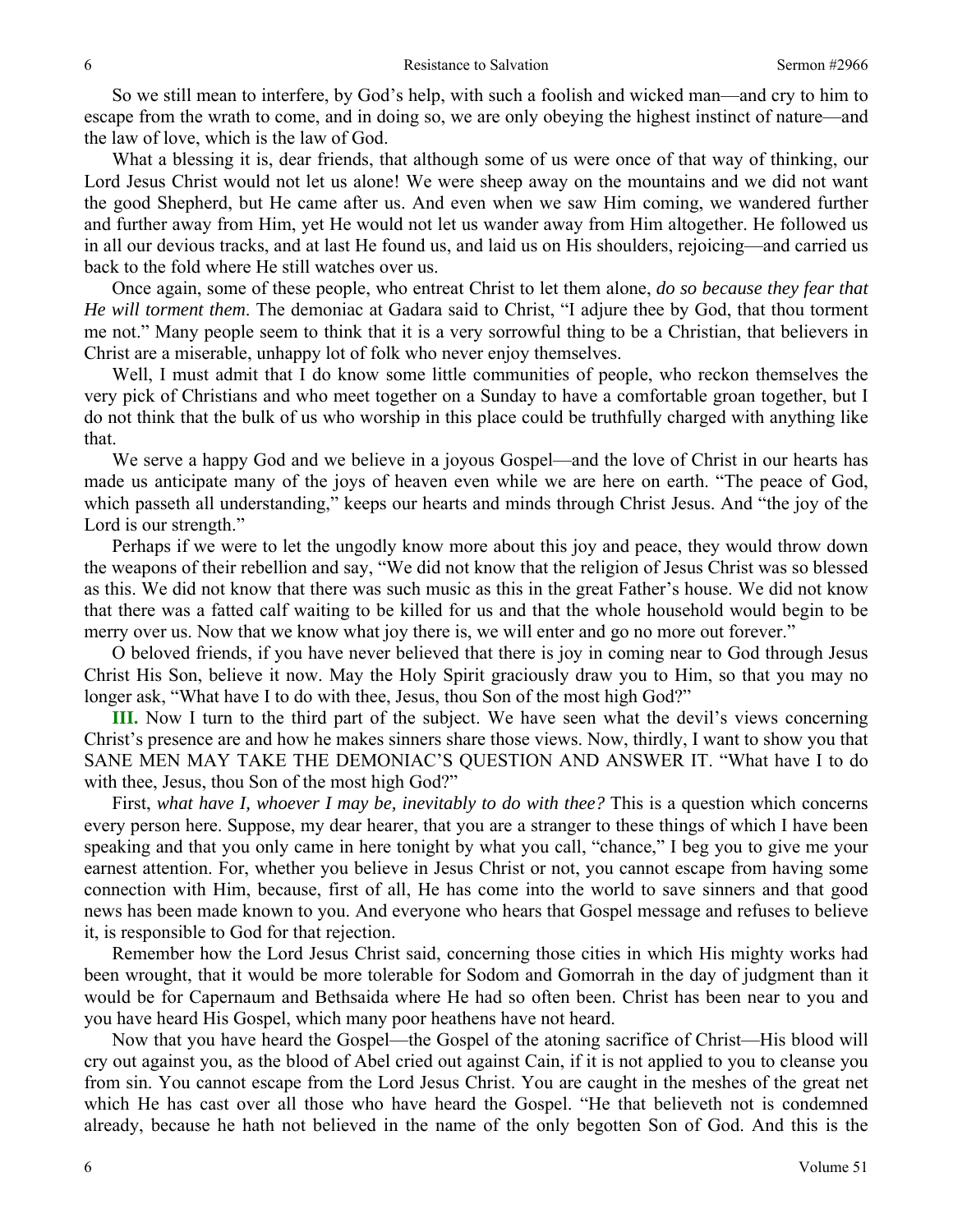condemnation, that light is come into the world, and men loved darkness rather than light, because their deeds were evil."

 If you do not believe on the Lord Jesus Christ, you resolve not to be saved by Him, but to remain in the condition in which you now are, that is, "condemned already." If you believe not in Christ, you do despite to Him, you bring dishonor upon His love and His blood. You cannot get away from that connection with Christ.

 There is another connection between you and Christ which you cannot get away from, for there is a sense in which you belong to Christ, whether you believe in Him or not. In one of the last prayers He offered before His death, He said, "Father, the hour is come; glorify thy Son, that thy Son also may glorify thee: as thou hast given him power over all flesh, that he should give eternal life to as many as thou hast given him."

 For the special purposes of His grace to His own elect, Christ has received from His Father power over the whole human race. And it is in this sense that it is said "that he by the grace of God should taste death for every man," for, although the full saving results of His death will come only to His chosen and redeemed people, "even to them that believe on his name," yet that wondrous work of His upon the cross has a relation to all the sons of men.

 All mankind is put under His mediatorial government, "for the Father judgeth no man, but has committed all judgment unto the Son." You cannot, therefore, get away from some connection with Christ even though you refuse to believe in Him. So I put the definite question to you—Will you receive Him or will you reject Him? Will you be His subject or will you be His foe?

 The marriage supper is spread and you are bidden to come to it. You are not in the position of those who never were bidden, so beware lest this sentience should be applied to you, "I say unto you, That none of those men which were bidden shall taste of my supper." If you refuse to accept the great King's invitation, He will declare that you insulted Him by doing so—and on your own head shall rest all the consequences of your refusal.

 Remember, too, that all here, whether they receive Christ or reject Him, will have to stand before His judgment seat. The day comes when not only the sheep, but the goats shall be gathered before Him, so you must all be there. There is no way of escape for any of you. It used to be said of the whole world, under the Roman Empire, that it was one great prison for any man who had offended Caesar, for, wherever he might go, the officers of Caesar could follow him and arrest him.

 And in a similar sense, the whole universe is, to an ungodly spirit, but one great house of detention where that spirit is awaiting the last dread assize. In that day, the ungodly shall know that they cannot escape from Christ. Oh, that they would be wise enough not to want to escape from Him, but would rather run to His open arms and find salvation there!

 It is much more sweet to turn to the other form of the question, *What connection is there between me and Christ by way of grace?* I believe my text might be read in two ways and that in either sense it would be equally true to the original, for the Greek runs something like this, "What to me, to thee?" And that may mean, "What hast thou to do with me?" or "What have I to do with thee?"

 Put it the first way, "What hast thou to do with me?" O my blessed Savior, what have You to do with me? Why, since I have believed on You, You have had everything to do with me. And I now know that even before I believed in You, You had everything to do with me. Did You not choose me or ever the earth was created? Did not Your Father give me to You? Did You not enter into covenant with Him on my behalf? Did You not, in the fullness of time, redeem me with your precious blood?

 Did You not call me by Your grace and renew me by Your Holy Spirit, and intercede for me in my times of temptation, and upheld me in my hours of trials? What have You to do with me, dear Savior? If there is anything good in me, You have put it there. If anything evil has been eradicated or weakened, You have done it. What have You to do with me? Why, You have had everything to do with me.

 And then, what have I to do with thee? Why, I have everything to do with You. I have to receive my life from You, my food from You, my drink from You. I have to receive my cleansing from You, my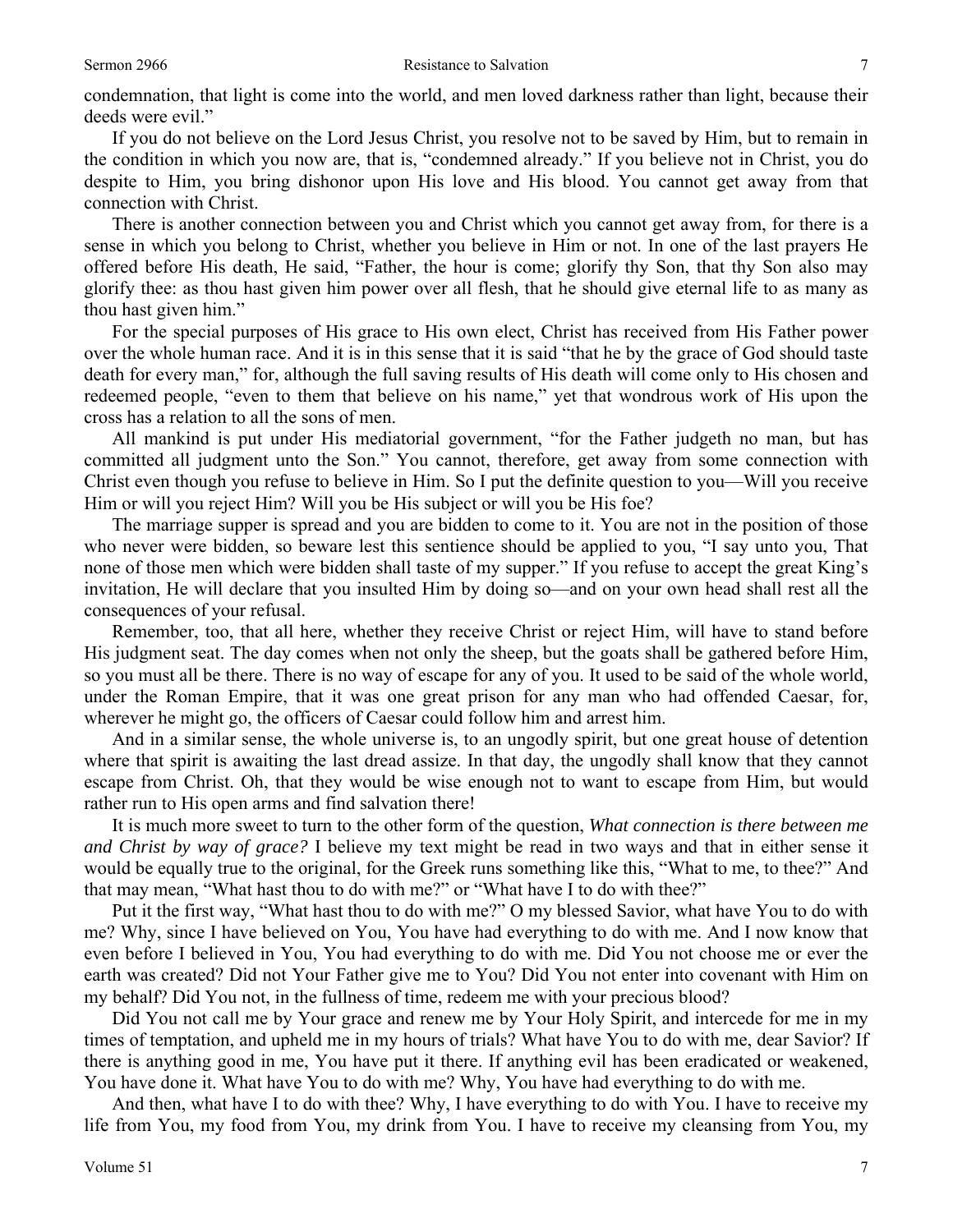keeping from You, and everything else that I need in time or in eternity. You are now my example and You are forever to be my exceeding great reward.

 What have I to do with thee? I find in You my All-in-all. I am to sit at Your feet and learn of You. Or I am to wash Your feet with my tears. What have I to do with thee? I am to serve You all my days, glad to be Your servant, and then I am to be forever with thee where You are, that I may behold Your glory. "What have I to do with thee, Jesus, thou Son of the most high God?" You have taken me to be Your spouse, for You are married to me, and You will bring me to the wedding feast ere long.

 Brethren and sisters in Christ, I am tempted to go on with this wondrous theme. What a subject it is! Yet I think you can work it out better in your private meditations than I can in this public assembly. The connection between us and Christ is very near, and very dear, and very strong—blessed be His holy name! We do not want to snap that connection, nor will it ever be snapped, for nothing in the whole universe "shall be able to separate us from the love of God, which is in Christ Jesus our Lord."

**IV.** I can only refer very briefly to my last point which is this. WHEN MEN ARE BLESSED BY JESUS, THEY CHANGE THEIR MINDS WONDERFULLY WITH REGARD TO HIM.

 Can you picture to yourself the change between that poor demoniac, as he was when he first spoke to Christ, and the same man when he was clothed, and in his right mind, sitting at the feet of Jesus? If I were able to give you a graphic sketch of that man in all the agony of his delirium, you would be sick at heart as you looked upon the picture.

 See him there, with unkempt locks, beard all matted and grimy, face covered with filth, eyes starting out of their sockets, limbs twisted with hideous contortions, and the whole man a picture of horror. If you have ever had the misery of looking into the face of a man when he was in a delirium, you know what an awful sight it is. How glad you were to get away from that fearful spectacle! But this man had a whole legion of devils within him and must have looked a frightful object, as he fell down before Jesus, crying, "What have I to do with thee, Jesus, thou Son of the most high God?"—vociferating with all his might in horrible tones which must have seemed terribly sad to all who were near.

 But Jesus has said, "Come out of the man, thou unclean spirit." And now see him. He has been washed, he has put on some garments, though he has not worn any for years, and he sits down at the feet of Jesus, calmly, collectedly. And when he gets up, he falls on his knees to pray. And what is his petition?

 "Lord, let me be with thee. Do not send me away from You. You have done so much for me, let me always abide with thee. Let me loose the latchets of Your shoes. Let me wash Your feet. Let me be the servant of the servants of my Lord. Let me do what You will, only let me stay with thee." Is not that a wonderful change?

 It is just the same with us who have come to Christ. Once we wanted to get away from Him, but now that we know Him, we cannot get near enough to Him. And sometimes, we even carry that prayer of ours too far, as this man did, because he wanted to be near to the person of Christ as to the flesh. And at times, I am afraid that our desires concerning going to heaven savor a little of that spirit. When we are saying,—

> *"Let me be with Thee, where Thou are Your unveiled glory to behold;"—*

we must recollect that, possibly, it is not the right thing for us, or for the kingdom of God at large, that we should go to heaven just yet. There is something more to be done by us down here and we ought to be just as happy to have Christ with us in spirit as we should be if we were actually with Him in heaven. However, this man's petition marks the change which had been wrought in him, for, instead of begging Christ to let him alone, he pleaded that he might be always with Him.

 Notice, also, that this man promptly obeys the Lord Jesus Christ in something which must have been very unpleasant to him. In answer to his petition, Christ said, "No, you must not stay with Me. Go home to your friends." That looked, on the face of it—did it not—rather a harsh answer? It seemed such a